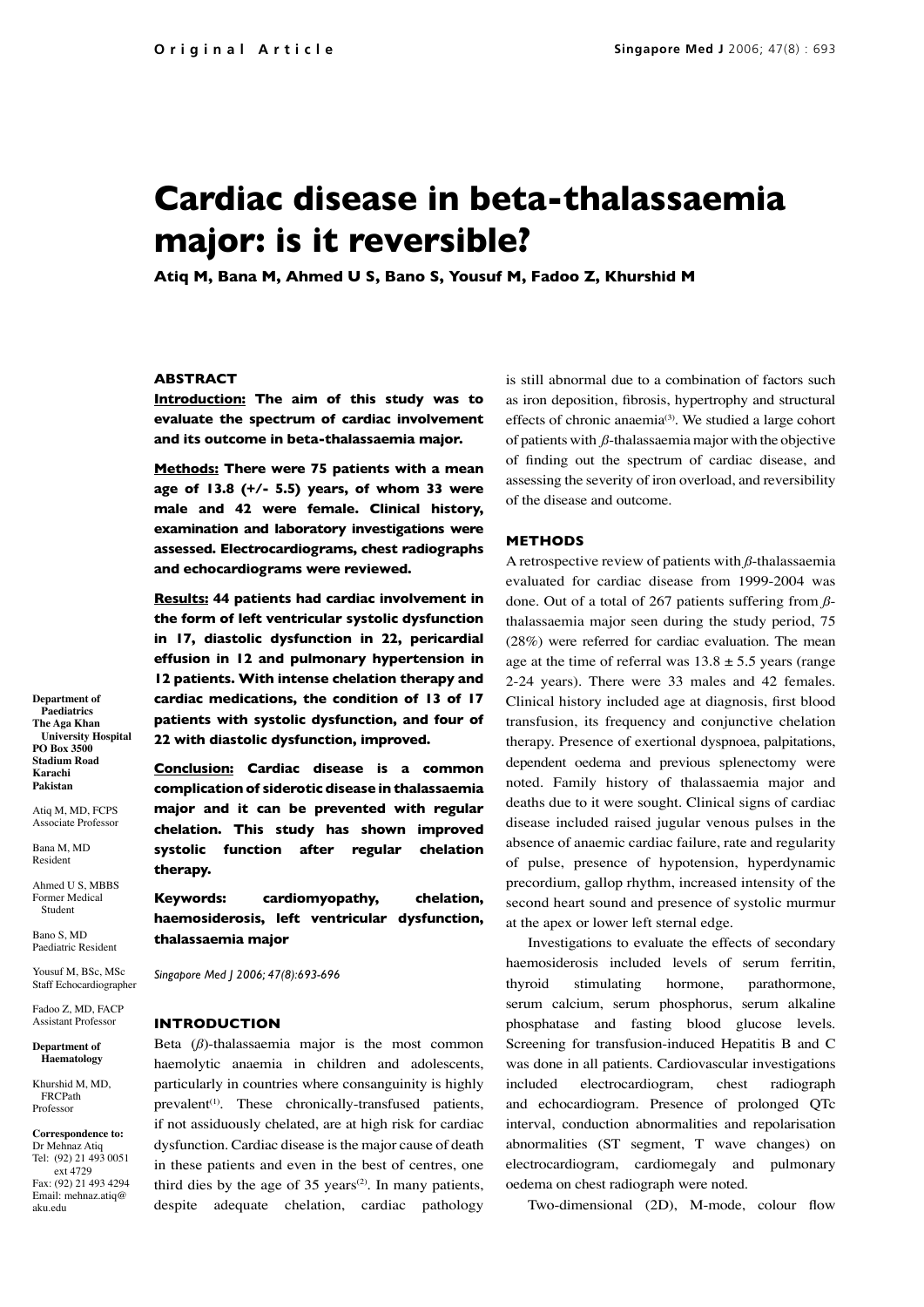mapping and spectral Doppler echocardiography were done using a Sonos 5500 Philips echocardiography machine (Philips Medical Systems, Andover, MA, USA), with a 5 MHz transducer for children and 3.75 MHz for adult patients. Patients were examined in the parasternal long and short axis, and four chamber projections. Ejection fraction and fractional shortening were calculated as an average of the measurements in the parasternal long and short axis and from left ventricular volumes measured by the Simpson's method. Global systolic function was considered abnormal if the ejection fraction was less than 55% and the fractional shortening was below 27%<sup>(4)</sup>. Left ventricular diastolic function was defined by the pattern of transmitral inflow on Spectral Doppler interrogation, consisting of E/A ratio, E wave deceleration time and isovolumetric relaxation time<sup>(5,6)</sup>. Diastolic dysfunction was diagnosed when the E/A ratio was less than  $1^{(6)}$ , deceleration time was more than 220 ms in adults and 180 ms in children<sup> $(7)$ </sup>, or the isovolumetric relaxation time was more than 65 ms in adults<sup> $(7,8)$ </sup> or 55 ms or more in children<sup> $(4)$ </sup>. Restrictive left ventricular function was diagnosed when the E/A ratio was more than 2.5 and the deceleration time of E wave was less than  $110 \text{ ms}^{(4,9)}$ .

Myocardial performance index, "the Tei index", was calculated by dividing the sum of isovolumetric contraction and relaxation times by the left ventricular ejection time(4,7,8), and this indicated the combined systolic and diastolic function of the myocardium. An average of three readings was taken for each parameter. The Tei index was considered abnormal if it was more than 0.46 (normal  $0.38 \pm 0.7$  in children and  $0.41 \pm$  $0.05$  in adults) in the left ventricle<sup> $(4,8)$ </sup>. The presence of pericardial effusion was noted. the non-invasive estimate of pulmonary arterial pressures indicated by systolic pressure gradient across the tricuspid valve was also noted. Pulmonary hypertension was diagnosed if the peak systolic pressure gradient at the tricuspid valve was more than 30 mmHg<sup>(10)</sup>.

Changes in management strategies after cardiac evaluation were noted. Short-term outcome of patients with cardiac disease was noted on clinical grounds as improved cardiac status, controlled but continued cardiac failure, uncontrolled cardiac failure and death. Echocardiography was repeated in 6-12 months' time in all patients diagnosed to have a cardiac disease. Statistical analysis was done using the Statistical Package for Social Sciences (SPSS) version 13.0 (Chicago, IL, USA). Frequencies, means and standard deviations were calculated by descriptive statistics. Uni-variate analysis with stepwise logistic regression and Mann-Whitney test (non-parametric) were performed to determine the factors related to cardiovascular disease. A p-value of <0.05 was considered to be significant.

| Table I. Echocardiographical features in patients |  |
|---------------------------------------------------|--|
| evaluated for cardiovascular disease.             |  |

| Parameter                             | Number (%) of patients |  |  |
|---------------------------------------|------------------------|--|--|
| Normal echocardiogram                 | 31 (41)                |  |  |
| Fractional shortening (<27%)          | 17 (23)                |  |  |
| Ejection fraction (<55%)              | 17(23)                 |  |  |
| Mitral E/A wave ratio <1              | 16(21)                 |  |  |
| Mitral E/A wave ratio >2              | 18 (25)                |  |  |
| Deceleration time >200 ms or 180 ms   | 12(16)                 |  |  |
| Deceleration time <110 ms             | 10(13)                 |  |  |
| Isovolumetric relaxation time >65 ms  | 16(21)                 |  |  |
| Tei index $>0.46$                     | 40 (52)                |  |  |
| Peak gradient of TR >30 mmHg          | 12(16)                 |  |  |
| Pericardial effusion                  | 12(16)                 |  |  |
| Patients with one/more abnormality    | 44 (59)                |  |  |
| Improved cardiac disease on follow-up | 17 (38)                |  |  |

Key: LV: left ventricle; TR: tricuspid regurgitation

## **RESULTS**

Blood transfusion was started at a mean age of  $1.1 \pm 1.5$  years (range 6 months - 9 years). Transfusion frequency was at a mean of  $20.4 \pm 10.9$  days (range 3-90 days). Regular five nights per week chelation therapy with subcutaneous desferrioxamine therapy was practised by only 14 (18%) patients. Family history of thalassaemia major was present in 51 (68%) patients and family history of sibling death due to thalassaemia was present in 14 (19%) patients. Exertional dyspnoea, palpitations and pedal oedema were present in 27 (36%) patients. Signs of cardiac failure in the form of raised jugular venous pulse, S3 gallop rhythm, crepitations were noted in 13 (17%) patients and arrhythmias were seen in three (4%) patients. 17 (23%) patients had splenectomy.

The mean serum ferritin for the whole group was 7,019 ± 4,775 ng/ml (range 1,304-28,503 ng/ml). Extra cardiac evidence of iron overload was seen as hypocalcaemia, hypothyroidism and diabetes mellitus in  $16(22\%)$ , four  $(6\%)$  and two  $(3\%)$  patients, respectively. 17 (23%) patients had hepatitis B and 36 (48%) had hepatitis C. Electrocardiographical abnormalities found were prolonged QTc interval in 25 (33%) patients, left ventricular hypertrophy in 35 (47%), and ventricular ectopics in three (4%) patients, one of whom had couplets. 25 (33%) patients had repolarisation abnormalities with ST depression and flat T waves. Chest radiographs showed cardiomegaly in 40 (54%) and pulmonary oedema in seven (9%) patients. All patients with pulmonary oedema had myocardial dysfunction.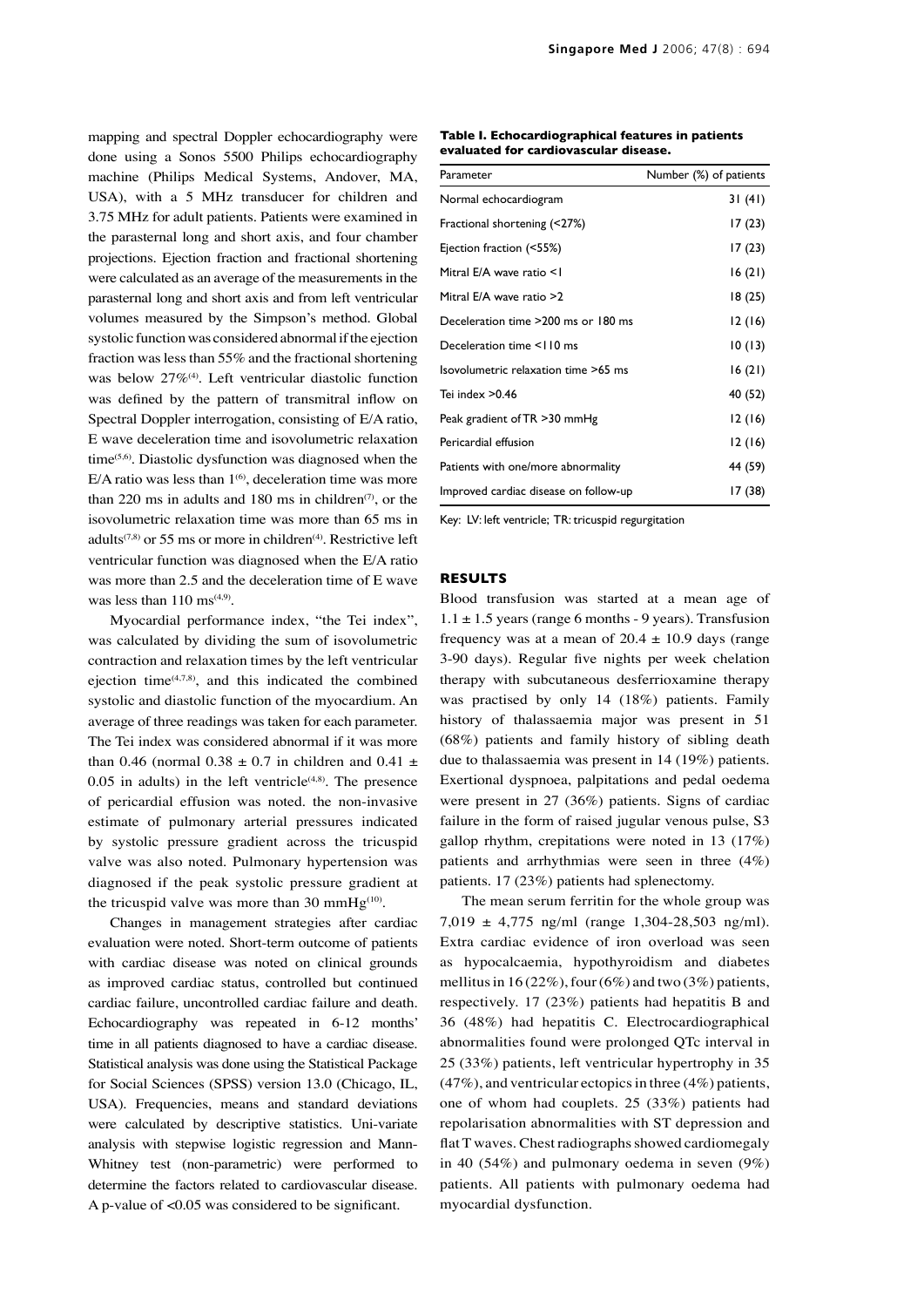| Parameter                                             | Groups            |                   | 95% CI             | p-value |
|-------------------------------------------------------|-------------------|-------------------|--------------------|---------|
|                                                       | Cardiac           | Non-cardiac       |                    |         |
| Transfusion age (years)                               | $1.1 \pm 1.6$     | $0.76 \pm 0.68$   | $-0.1895 - 0.9812$ | 0.14    |
| Transfusion frequency (days)                          | $18 \pm 6$        | $21 \pm 13$       | $-3.2846 - 8.4658$ | 0.24    |
| Age at cardiac evaluation (years)                     | $13.9 \pm 5$      | $13.8 \pm 6$      | $-2.36 - 2.305$    | 0.95    |
| Desferrioxamine doses<br>(day interval between doses) | $9.8 \pm 9.5$     | $6.3 \pm 7.3$     | $-8.38 - -1.38$    | 0.03    |
| Serum ferritin (ng/ml)                                | $8.517 \pm 5.449$ | $5.871 \pm 3.347$ | $1.534 - 5.758$    | 0.001   |
| Ejection fraction (%)                                 | $57.3 \pm 4.1$    | $67.1 \pm 6.7$    | $-13.2 - -3.1$     | 0.002   |
| Tei index                                             | $0.51 \pm 0.2$    | $0.38 \pm 0.1$    | $5.28 - 0.1854$    | 0.001   |

**Table II. Factors related to cardiovascular disease.**

Echocardiographical abnormalities are summarised in Table I. 44 (59%) patients were found to have cardiac disease of which cardiomyopathy was the most common manifestation. 15 (20%) had a peak systolic pressure gradient across the tricuspid valve of more than 30 mmHg and out of these, six had pressures measuring more than 50 mmHg, reflecting significant pulmonary arterial hypertension. A univariate analysis to look at the outcome was made between the cardiac and noncardiac groups (Table II). Statistically significant differences were found in desferrioxamine therapy, serum ferritin levels, ejection fraction and Tei index.

Treatment was altered in all patients diagnosed with a cardiac disease. Those with systolic dysfunction were prescribed angiotensin converting enzyme (ACE) inhibitor (either captopril or enalapril) and diuretics (furosemide and spironolactone, alone or in combination). Those with symptomatic diastolic dysfunction were prescribed beta-blockers (atenolol or carvedilol). One patient with pericardial effusion required pericardiocentesis because of myocardial compression. Patients with ventricular ectopic couplets were treated with beta-blockers. All patients had intensification of chelation therapy with deferrioxamine with five-days-a-week subcutaneous infusion and were vigilantly being followed for the same. Continuous intravenous infusion of desferrioxamine was not prescribed to any patient due to the cost factor.

Nine of 44 (20%) patients with cardiac disease died. 13 out of 17 (59%) patients with systolic left ventricular dysfunction and 4 out of 22 (18%) patients with diastolic dysfunction improved with cardiac medication and regular chelation therapy. Pericardial effusion resolved in all patients. Pulmonary hypertension improved in six out of 12 (50%) patients. The remaining patients are surviving on medical therapy with controlled symptoms. Of the non-cardiac group, three (10%) died due to septicaemia and liver failure from hepatitis B or C.

# **DISCUSSION**

The pathophysiology of cardiopathy in *ß*-thalassaemia major is complex and multifactorial. It may be related to anaemic heart failure, iron overload cardiomyopathy, acute infectious myocarditis, acute pericarditis, conduction abnormalities or right heart failure due to pulmonary haemosiderosis, alone or in combination<sup>(9-15)</sup>. Despite advancement in treatment, cardiac dysfunction remains the leading cause of death $(3)$ . All the patients in our study had elevated serum ferritin. Iron overload in *ß*-thalassaemia major is the combined outcome of excessive absorption and transfusional haemosiderosis. The plasma turnover is 10-15 times of the normal value and is caused by the wasteful, ineffective erythropoiesis of an enormously-expanded bone marrow. The resulting outpouring of catabolic iron exceeds the iron-binding capacity of transferrin and appears as non-transferrin plasma iron (NTPI).

NTPI is highly toxic due its ability to promote free radical formation through the Haber-Weiss reaction, resulting in perioxidative damage to membrane lipids and proteins<sup>(3)</sup>. The process of liberating of lysosomal enzymes, damages the cytoplasm of myocytes, resulting in cell death. Another organelle implicated in iron toxicity is the sarcolemmal membrane leading to loss of Na, K-ATPase activity. This impairs the Na/Ca exchange mechanism, partially causing the functional abnormalities noted in the iron-overloaded heart<sup> $(15)$ </sup>. Finally, iron overload causes injury to the mitochondria, leading to a decrease in the mitochondrial respiratory complex activity<sup>(4)</sup>, which may be responsible for cardiac disease in some patients.

The relationship of total body iron overload to iron deposition within the myocytes and the development of myocardial dysfunction remain perplexing, because some patients with advanced haemosiderosis of other organs have little myocardial deposition. In one study, conduction abnormalities correlated poorly with conduction tissue infiltration seen at autopsy